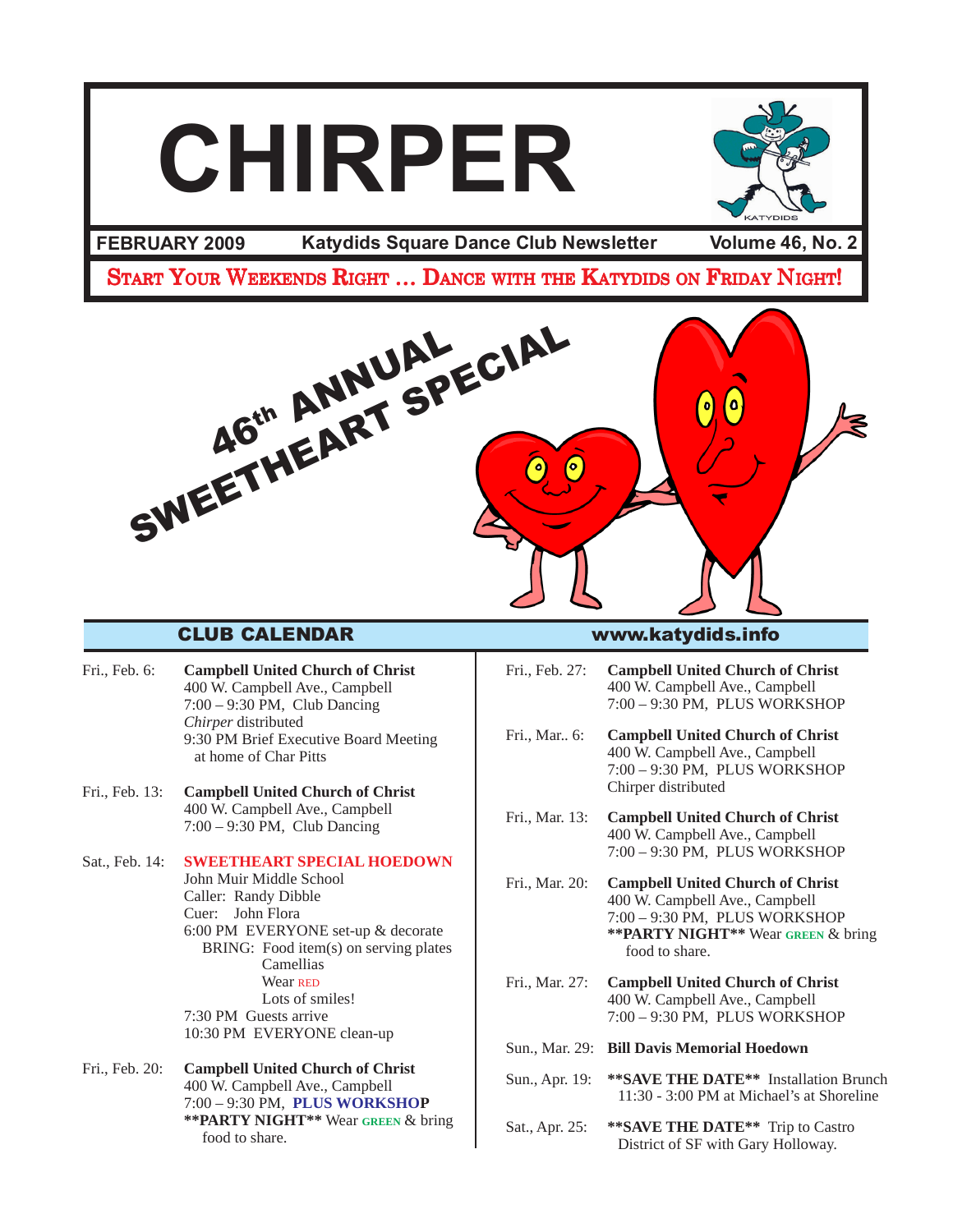**Chirper** 

## February 2009

# SQUARE HEAD ASSIGNMENTS and DUTIES

*Acting Super Square Head Lloyd Darknell (408) 482-9320*

> Feb. 06 ....... Wies / Hea Feb. 13 ....... Franger / Moore Feb. 20 ....... Bennett Feb. 27 ....... Benevento

Mar. 06 ....... Clark Mar. 13 ....... Helfrich Mar. 20 ....... Caywood Mar. 27 ....... Fifield / Kernan

Apr. 03 ....... Anderson Apr. 10 ....... Pitts / Powell Apr. 17 ....... Darknell Apr. 24 ....... Angotti / Gaubatz

### **On Dance Night PRIOR to your duty night:**

• Help pack up supplies and jugs and put into Club Cupboard. Notify the Acting Super Square Head, Lloyd Darknell, at (408) 482-9320, of any needed supplies or change of duty assignment dates.

#### **Before the dance**:

- Contact Square Head for following week to be sure they will be there.
- On scheduled night, the designated Square Heads should arrive **by 6:30 PM.**
- Set up tables and chairs as needed. *Note: Chairs should be set up in a horseshoe shape with an opening at the back for access to food & drinks.*
- Bring 6-8 lbs ice for cooler and make ice water.
- Start hot water for tea and coffee.

#### **During Club dance:**

- Welcome everyone at the sign-in table.
- Offer raffle tickets, 5 tickets for \$1.00.
- Have guests sign guest book and collect a \$4.00 donation per guest and 'angels'.
- Give guest names to President or Membership Chair for introduction during announcements.
- Divide the raffle proceeds 50% to the Club, 50% to **one single "prize" cup.**
- Check that water and cups do not run out.
- If Treasurer is not present, pass monies collected to any Executive Board Member.

**After the dance:** *Clean up!! Remove non-recyclable trash accidentally tossed into recycle bins.*Take the trash bags out to the dumpster located in the side parking lot.

NOTE: tables must go into closet FIRST (remember the Caller's table, too), then the chair "rack".

# UPCOMING SQUARE DANCE EVENTS –– PLUS LEVEL ––

**Mar. 6–8: Central Calif. Square Dance Assn Wing Ding** Caller: Jet Roberts, Mike Kellogg, Bob Baier Cuer: Marlene & Leo Humphreys, Milo Molitoris, Cindra Firstenburg

**Mar. 6–8: Solvang Spring Fling** Veterans Memorial Bldg Callers: Ken Bower, Buddy Weaver Cuer: Karen MacDonald

### **Mar. 14: Pot of Gold Hoedown; Clodhoppers**

Peninsula Covenant Comm. Ctr 3623 Jefferson, Redwood City 7:30 – 8:00 PM, PreRounds: John Flora & Dolores Ferrero 8:00 – 10:30 PM, Caller: Lawrence Johnstone Hardwood Floor!!

### **Mar. 20–22: Bakersfield Fiesta**

Kern County Fairgrounds, Bakersfield Callers: Bob Baier, Ken Bower, Darryl Lipscomb, Mike Seastrom Cuers: Robert French & CJ Smith, Barbara & Wayne Blackford, Neil & Lee Booth, Oberdan & Vanessa Otto

**Mar. 28: Sunnyvale Singles' Ghost Riders Hoedown** John Muir Middle School Caller: Eric Henerlau

#### **Apr. 4: Circus Circus; Rockin' Jokers** First Congregational Church, 1980 Hamilton Caller: Charlie Robertson

Cuer: John Flora

#### **May 8–10: Silver State Festival**

Grand Sierra Resort, Reno, NV Callers: Tim Mariner, John Marshall, Dan Nordbye Cuers: Joy & Kay Read, Curt & Tammy Worlock Contact: www.SquareDanceNevada.com

#### **May 16: Black and White Ball; Krazy Dazys**

**May 22–24: Golden State Round Up** Callers: Charlie Robertson, Randy Dougherty, Ron Libby, Phil Farmer Cuer: TJ & Bruce Chadd

**June 29: 58th National Square Dance Convention** Long Beach Convention Center

# It's THAT time of year …

Remember to use the hand sanitizer located on the snack table in the back of the hall to help keep germs from spreading particularly during the winter months. Of course, if you are ill, or symptomatic, it is best to stay home and we will all be most thankful and wish you a speedy recovery.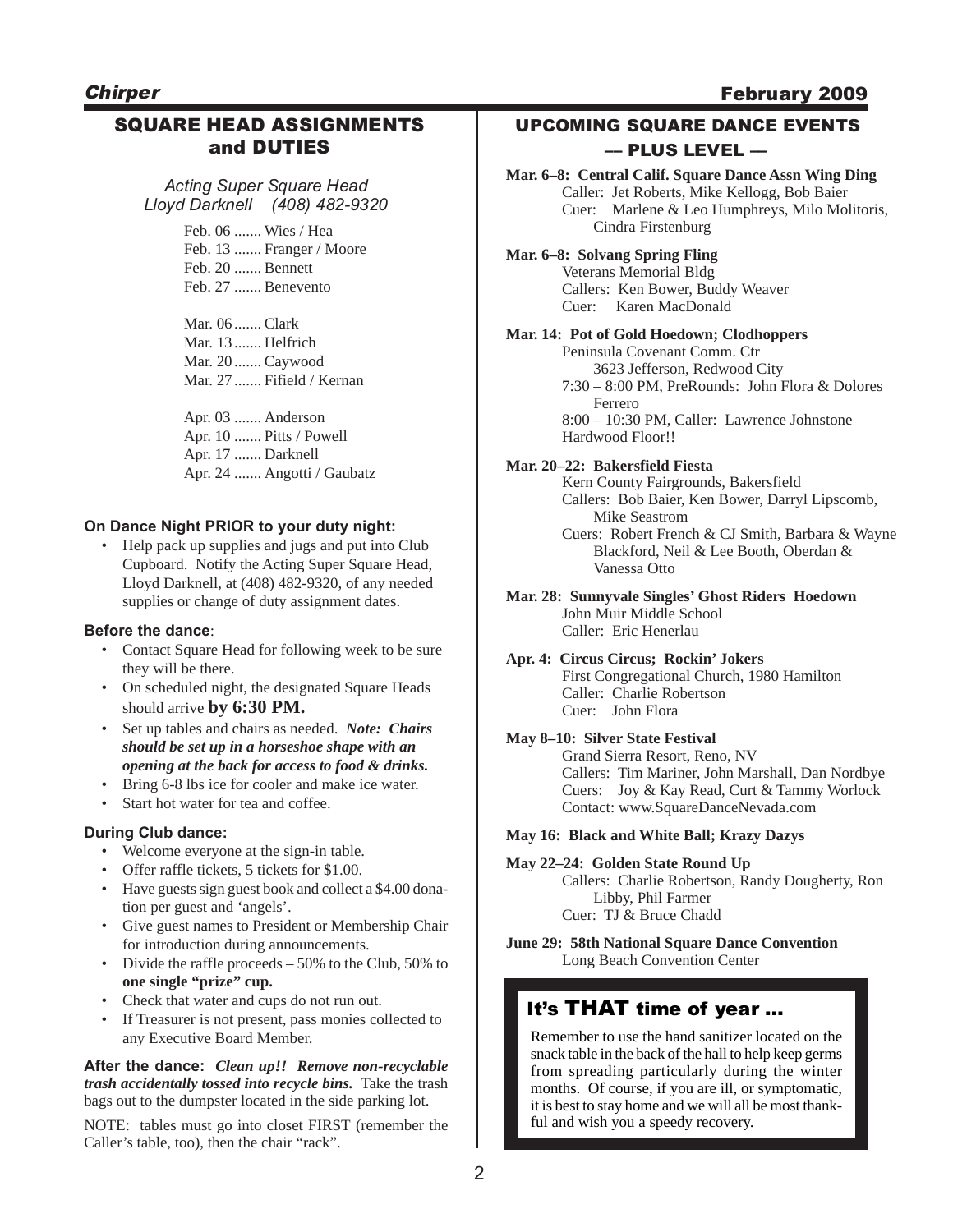### February Sweetheart Special "TO DO" List:

\*Sign up for job duty time slots

\*Be sure to sign up for food item(s) and bring it/them to the hoedown on serving dishes that are "ready to go"

\*Sell pre-sale ribbons

\*Bring camellias to decorate the hall

**. . . . . . . . . . . . . .**

# HAPPY BIRTHDAY !

### **. . . . . . . . . . . . . .**

# HAPPY ANNIVERSARY !!

*No anniversaries this month.*

**. . . . . . . . . . . . . .**

# NEWER DANCER HOEDOWN

*Be an angel – Support our newest dancers!!*

- - *September Class Leve*l - -

**Sat., Feb. 7: Newer Dancer Hoedown; CPSD** John Muir Middle School 7:30 – 9:45 PM Callers: **Jim Osborne**, Rich Reel

**Sat., Mar. 7: Spring Fling Newer Dancer Hoedown Sunnyvale Singles** John Muir Middle School  $8:00 - 10:15$  PM Caller: Eric Henerlau

- - *January Class Leve*l - -

**Sat., Apr. 18:Newer Dancer Hoedown; Bows & Beaus** John Muir Middle School 7:30 – 10:00 PM

# THE PRESIDENT'S CORNER – –

Hello there, Katydids,

Golly it sure was a busy January, wasn't it?! Quite a number of Katydids attended the Running Bear Hoedown and later in the month the Katydids were, again, well represented at the annual Winter Festival in King City.

Our January Party Night was a bit different this month…we had a square dance apparel sale. Wow! Did we ever have a lot of dresses, skirts, shirts, and petticoats! Something for everyone. We are most grateful to **Marrilyn Crom** for donating so much of the clothing items and to **Maxine and Lloyd Darknell** who chaired the sale. (The clothes that haven't found a good home, yet, are in the **Stevens**' closets and we hope they will be sold at a Newer Dancer Hoedown soon.) We all had a good time dancing to our own special caller, **Jim**, and the split-the-pot that night ballooned to \$15!! Guest, **Hank Engel**, was the winner.

Were you there the Friday night that **Pat Angotti** brought in a surprise cake? She had us all guess what the mysterious ingredient was. Would you believe …Tomato Soup?!?! **Bob Bennett** correctly guessed correctly and **Caroline Fifield** was a close second. They even won a prizes!! Thank you, **Pat**, for making that night especially fun! And, you will find the recipe for the cake printed on page 4.

Now that it is February our attentions turn to telling our loved ones that we love them and, of course, our Club's (46th!) annual Sweetheart Special Hoedown which is being held Saturday, February 14th at John Muir Middle School. We **ALL** need to arrive by 6:00 to help cleanup, set-up, and decorate the hall and snack areas. Please contact one of the following committee chairs to offer your assistance:

Chairs: **Bob Bennett & Stephanie Stevens** Kitchen: **Maxine Darknell** Door: **Pat Angotti & Josie Baumgartner** Raffle Ticket Sale: **Don Gaubatz & Don Powell** Decorations: **Caroline Fifield** Badges: **June & Rodney Helfrich** Raffle table: **Linda Caywood & Char Pitts** Drinks: **Dory & Michael Clark**

Linda says that we probably have plenty raffle prizes. However, she could use some cash to buy wrapping supplies. And, REMEMBER to bring camellias for decorating the snack area as well as lots of smiles and happy energy!!

After the Hoedown, our attentions will turn to Club election of officers. When a member of the Nominating Committee (**Bob Bennett** & myself) asks if you will serve on the Executive Board this coming year, please give the request every consideration.

We were all saddened to learn that **Bill Davis**, a caller for the Katydids from 1978 to 1995, passed away on Wednesday, January 28<sup>th</sup>. His widow, **Bobbie**, says that a square dance will be held in his memory in March. More details will be forthcoming soon. Her contact information:

Bobbie Davis 1359 Belleville Way Sunnyvale, CA 94087 408-736-5624